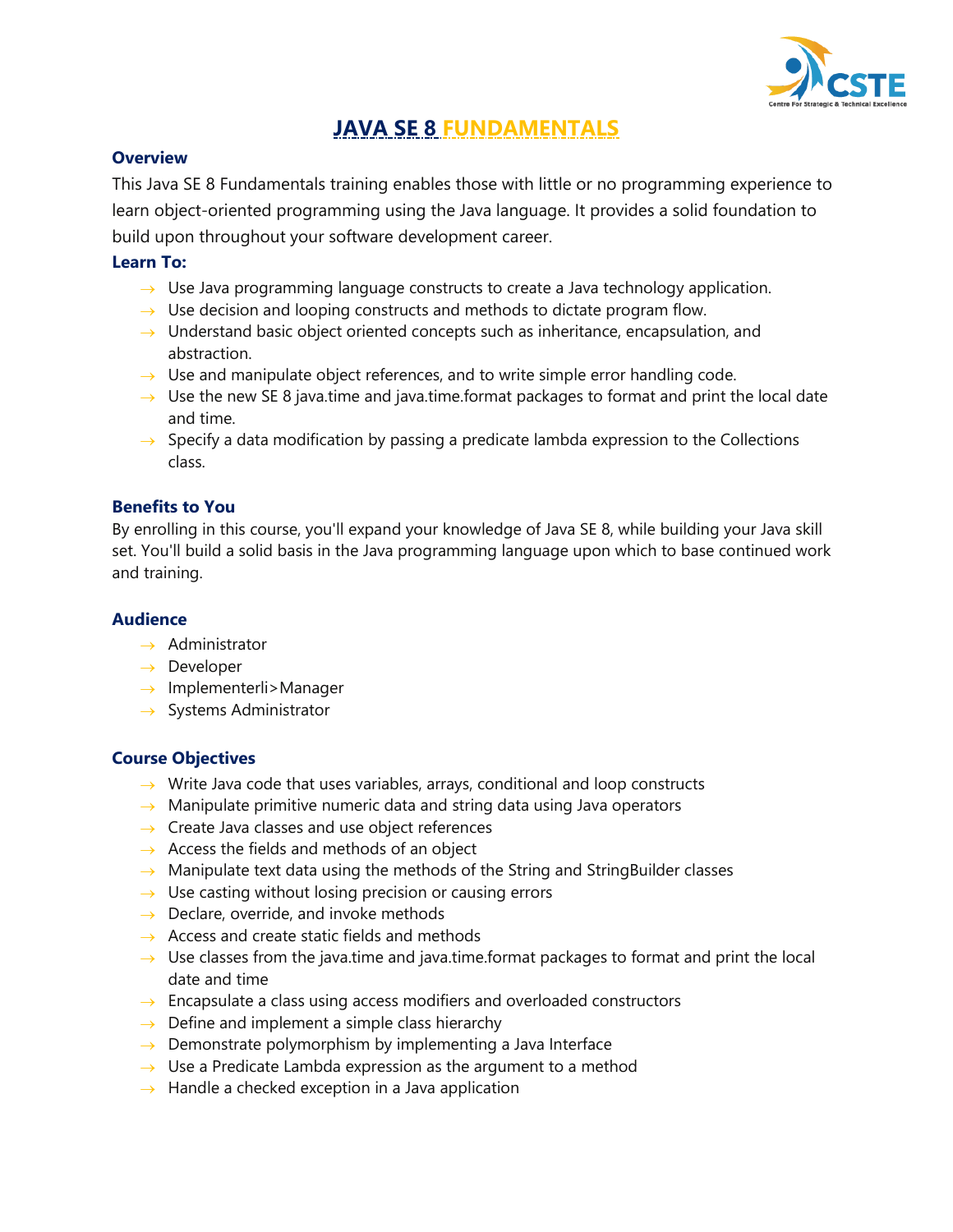

# **Course Topics**

## **What Is a Java Program?**

- $\rightarrow$  Introduction to Computer Programs
- $\rightarrow$  Key Features of the Java Language
- $\rightarrow$  The Java Technology and Development Environment
- $\rightarrow$  Running/testing a Java program

#### **Creating a Java Main Class**

- $\rightarrow$  Java Classes
- $\rightarrow$  The main Method

#### **Data In the Cart**

- $\rightarrow$  Introducing variables
- $\rightarrow$  Working with Strings
- $\rightarrow$  Working with numbers
- $\rightarrow$  Manipulating numeric data

#### **Managing Multiple Items**

- $\rightarrow$  Working with Conditions
- $\rightarrow$  Working with a List of Items
- $\rightarrow$  Processing a list of items

#### **Describing Objects and Classes**

- $\rightarrow$  Working with objects and classes
- $\rightarrow$  Defining fields and methods
- $\rightarrow$  Declaring, Instantiating, and Initializing Objects
- $\rightarrow$  Working with Object References
- $\rightarrow$  Doing more with Arrays
- $\rightarrow$  Introducing the NetBeans IDE
- $\rightarrow$  Introducing the Soccer League Use Case

#### **Manipulating and Formatting the Data in Your Program**

- $\rightarrow$  Using the String Class
- $\rightarrow$  Using the Java API Docs
- $\rightarrow$  Using the StringBuilder Class
- $\rightarrow$  More about primitive data types
- $\rightarrow$  The remaining numeric operators
- $\rightarrow$  Promoting and casting variables

# **Creating and Using Methods**

- $\rightarrow$  Using methods
- $\rightarrow$  Method arguments and return values
- $\rightarrow$  Static methods and variables
- $\rightarrow$  How Arguments are Passed to a Method
- $\rightarrow$  Overloading a method

#### **Using Encapsulation**

- → Access Control
- $\rightarrow$  Encapsulation
- $\rightarrow$  Overloading constructors